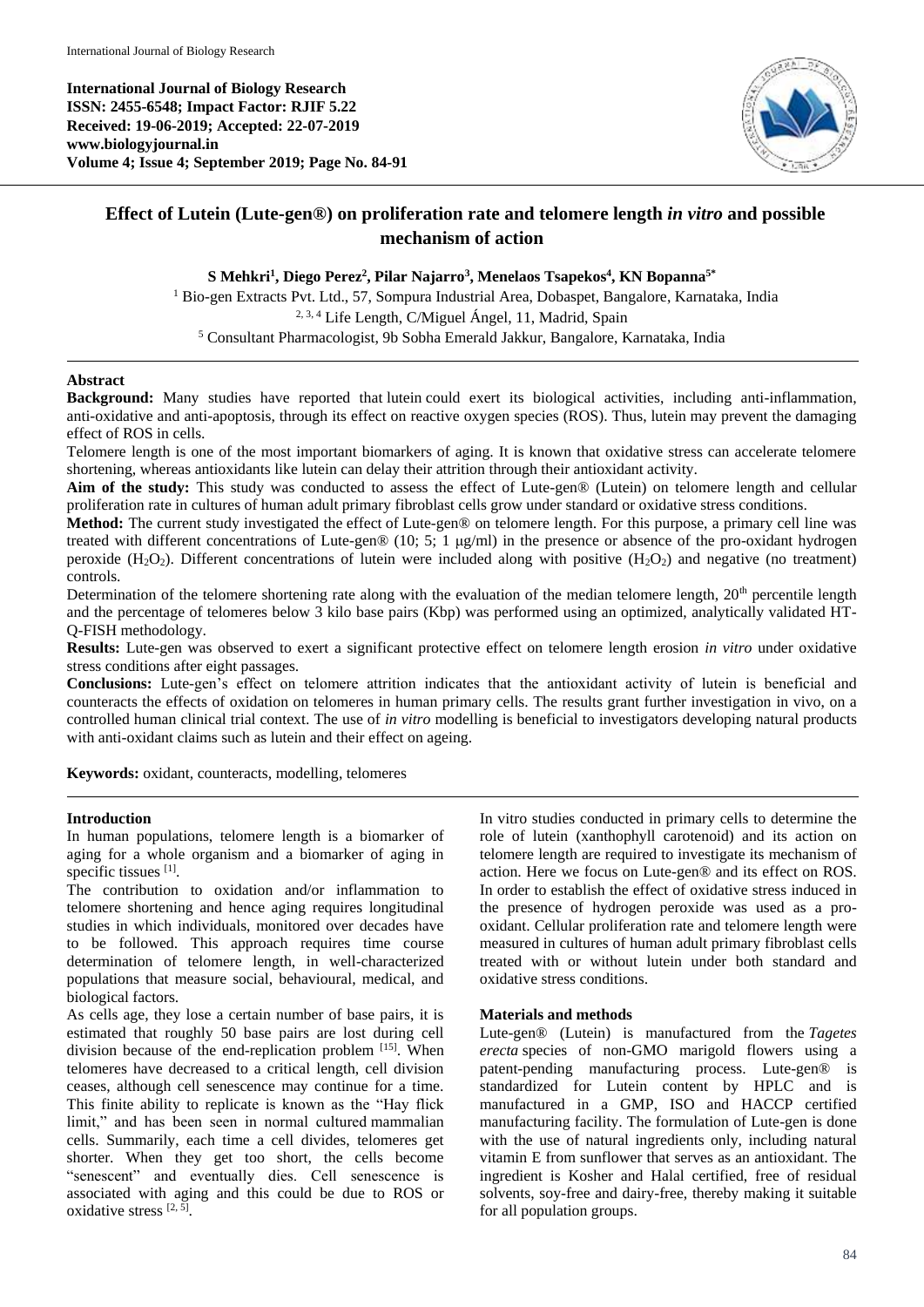## **Telomere analysis technology (TAT®)**

All telomere length measurements were performed using Life Length's proprietary technology TAT. TAT is a robust and reproducible high-throughput quantitative fluorescent *in situ* hybridization (HT Q-FISH) technology that allows measuring telomere length in individual chromosomes in interphase cells. TAT has significant advantages over other telomere testing methodologies. TAT is able to determine telomere length in absolute units (base pairs – bp), report the distribution and 20<sup>th</sup> percentile of telomere length and inform of the % of short telomeres, allowing a more comprehensive analysis of each sample. Each test sample is plated in 5 replicates per plate to achieve statistical significance. Fine tuning of the methodology has accomplished high level of reproducibility;  $CV < 5\%$  in inter-plate repetitions.

# **Cell culture**

Primary dermal fibroblasts; Normal, human, adult (HDFa) (ATCC® PCS-201-012™) were used for this study. Cells were seeded at  $2x10^3$  cells/cm<sup>2</sup> in Gluta Max <sup>TM</sup> high glucose Dulbecco's modified Eagle's medium (DMEM, Gibco.) and supplemented with 10% fetal bovine serum (FBS, HyClone, Thermo Scientific), penicillin (100 U/ml) and streptomycin (1000 U/ml). Media was renewed every 2- 3 days and cells passaged at sub-confluence (70-80%) every seven days. Cell growth was monitored for each condition by counting cell numbers at each passage using a Countess™ cell counter (Invitrogen). Population doubling (PD) was calculated with the formula PD = (log  $(Nn/Nn-1)/log_2$  where n is the passage; and N the number of cells. One PD is equivalent to one round of cell replication. After passage four and eight, cells treated with Lute-gen® ® and controls were frozen in liquid nitrogen until their use.

## **Treatments**

Human primary fibroblasts were treated with Lute-gen® during eight weeks at three different concentrations (10, 5 and 1 μg/ml) under standard and oxidative (10 μM  $H_2O_2$ ) cell culture conditions. Fresh treatments were prepared and added to the cells at every passage and also when media was renewed. Stock solution of 10 mg/ml of the compound was prepared in DMSO and the different treatments were prepared from that stock. The final concentration of DMSO was 0.5% at which no detrimental effect on cell growth or toxicity was detected (data not included).

## **HT - Q Fish**

Cell were thawed at  $37^{\circ}$  C and cell counts and cellular viability were determined. Cells were seeded in clear bottom black-walled 384-well plates at 12,000 cells per well in five replicates for each sample and eight replicates for each control cell line. Telomere length was measured by the High Throughput Quantitative Fluorescence *In Situ* Hybridization (HT-Q-FISH) technology (Canela *et al*., 2007) [6] on interphase nuclei. The assay was conducted according to quality standards of the Clinical Laboratory Improvement Amendments (CLIA) and ISO15189. Each telomere is hybridized with a fluorescent telomeric probe (PNA) that recognizes a fixed number of telomeric sequences (bp). The fluorescence intensity of the telomeric probes is directly proportional to telomere length.

## **Image acquisition and processing**

The OPERA High Content Bioimager (Perkin Elmer) was used for automated image acquisition in combination with the acapella software, version 1.8 (Perkin Elmer). Images were captured, using a 40 x 0.95 NA water immersion objective. UV and 488 nm excitation wavelengths were used to detect the DAPI and A488 signals respectively. With constant exposure settings, 15 independent images were captured at different positions for each well. Cells were stained with DAPI to facilitate autofocus of the microscope and to define the region of interest for each cell, measuring telomere fluorescence intensity of the A488 image in each one.

## **Data analysis**

An image algorithm was applied to allow cell nucleus segmentation based on a local threshold. The intensity results for each foci were exported to the Columbus 2.4 software (Perkin Elmer).

As mentioned above the fluorescence intensity from the telomeric PNA probe that hybridize to a given telomere is proportional to the length of that telomere. These intensities were translated to base pairs through a standard regression curve generated using control cell lines of known telomere length.

Quality control analysis in each run includes an intra-plate standard curve and 5 replicates per sample. The coefficient of variation (CV) of the technique is  $< 5\%$ .

## **Results**

#### **Proliferative Analysis**

In order to determine the effect of Lute-gen on cellular proliferation human primary fibroblasts were treated with Lute-gen® at three different concentration (10, 5; and 1 µg/ml) during a period of eight weeks. Cumulative population doubling (CPD) in standard conditions did not present differences between the control group and groups treated with Lute-gen®, except in the case of cells treated at 5 µg/ml, that showed a lower CPD compared to the rest of the groups after six weeks (Fig 1).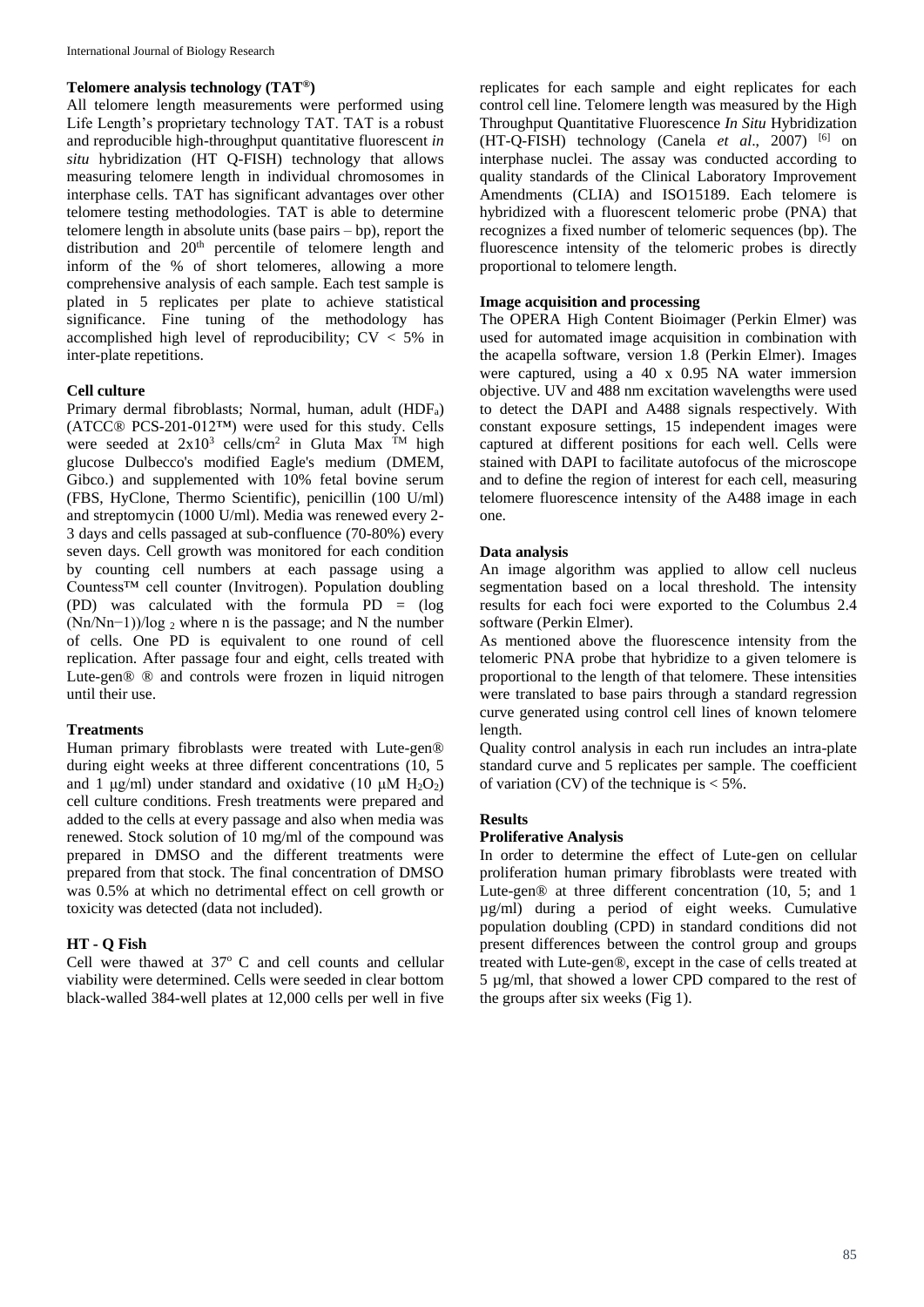

**Fig 1:** Growth curves of human adult primary fibroblasts untreated (ctrl-DMSO), treated with Lutein (10.0, 5.0 and 1.0 µg/m) under standard and oxidative  $(10\mu)$  H<sub>2</sub>O<sub>2</sub>) condition. Each point on the population curve represents one passage.

#### **Telomere Length measurements - Standard Conditions**

A time course assay was conducted such that fibroblast cells expanded under standard conditions as described in the method section were detached from the cell culture flasks at zero and then after four weeks and eight weeks. Samples were frozen and analyzed at the end of the incubation period. Data obtained following HT-Q-FISH analysis for each of the variables determined are presented in the graphs in Figure 2.

Compared to control attrition rates, after 4 weeks of treatment with lutein at different concentrations we observed a, statistically significant shortening in the median telomere length variable for group treated with Lute-gen® at 1 µg/ml. Additionally, significant telomere shortening was identified in the 20<sup>th</sup> percentile length variable, between the control group and the group treated with Lute-gen® at 5 µg/ml.

Following 8 weeks of treatment with lutein at 10 and 1 µg/ml, statistically significant differences were detected in the 20<sup>th</sup> percentile length as well as in the % of telomeres  $\lt$ 3 kbp variables when compared to the control group. The statistical analysis and their p-values are summarized in Tables 1-3.





**Fig 2:** Figure shows bar graphs for all variables measured; median telomere length (A), 20th percentile length (B) and percentage of short telomeres  $(<3 kbp)$  (C) in standard condition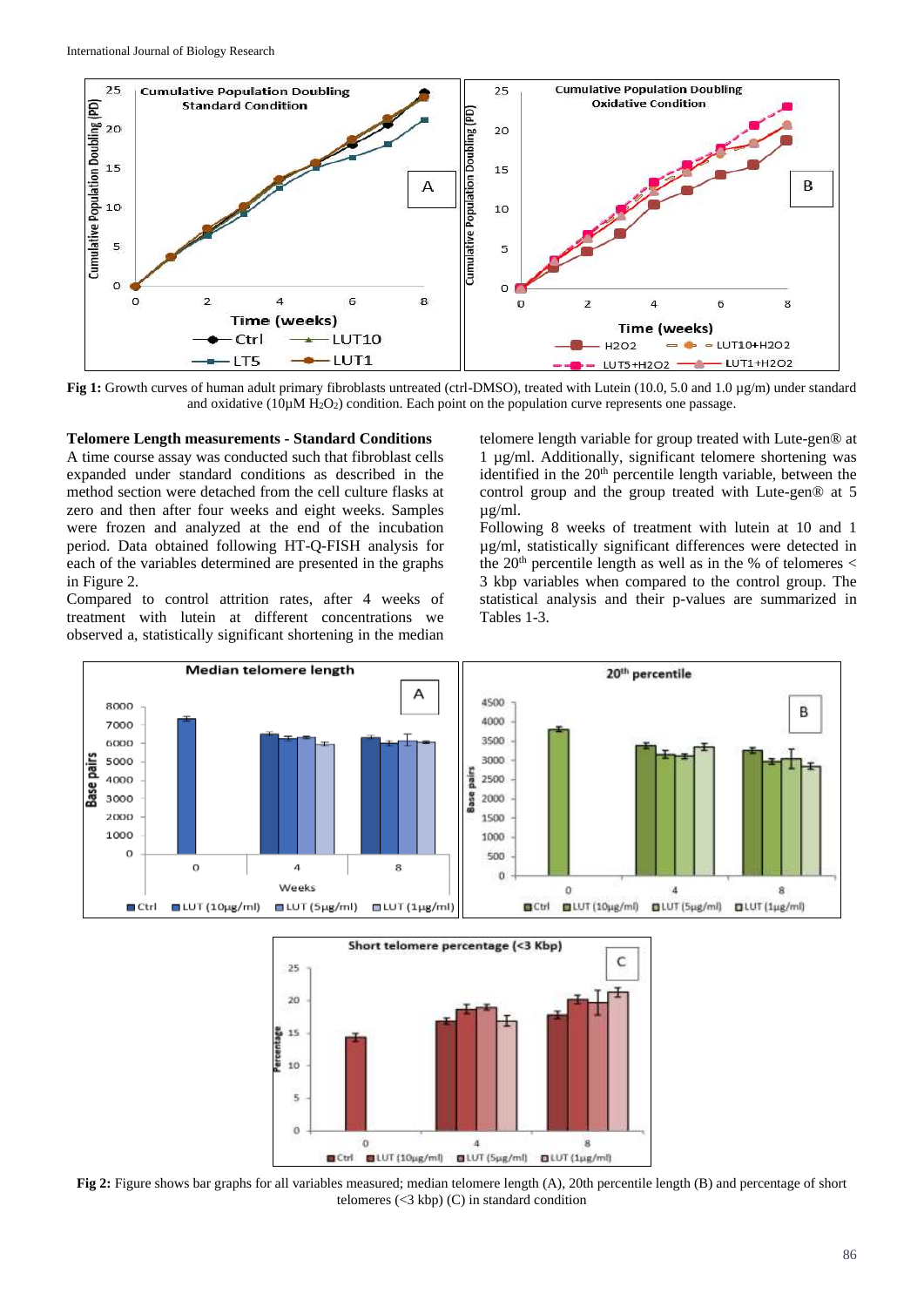| <b>Two-Way ANOVA</b> | <b>Median Telomere Length</b> |        |                        |                |
|----------------------|-------------------------------|--------|------------------------|----------------|
| Passage 4            | Mean 1                        | Mean 2 | Mean Difference        | Significance   |
| Ctrl vs. LUT10       | 6515                          | 6272   | 243                    | N <sub>0</sub> |
| Ctrl vs. LUT5        | 6515                          | 6340   | 175                    | N <sub>0</sub> |
| Ctrl vs. LUT1        | 6515                          | 5984   | 531                    | $Yes$ (****)   |
| Passage 8            | Mean 1                        | Mean 2 | <b>Mean Difference</b> | Significance   |
| Ctrl vs. LUT10       | 6333                          | 6008   | 326                    | N <sub>0</sub> |
| Ctrl vs. LUT5        | 6333                          | 6177   | 157                    | N <sub>0</sub> |
| Ctrl vs. LUT1        | 6333                          | 6071   | 263                    | N <sub>0</sub> |

**Table 1:** Statistical analysis and p-value for median telomere length at different time points for each treatment compared to untreated, paired samples. Significant differences: \*p<0.05; \*\*p<0.01, \*\*\*p<0.001, \*\*\*\*p<0.0001.

Table 2: Statistical analysis and p-value for 20<sup>th</sup> percentile length at different time points for each treatment compared to untreated, paired samples. Significant differences: \*p<0.05; \*\*p<0.01, \*\*\*p<0.001, \*\*\*\*p<0.0001.

| <b>Two-Way ANOVA</b> | $20th$ percentile telomere length |        |                 |                |
|----------------------|-----------------------------------|--------|-----------------|----------------|
| Passage 4            | Mean 1                            | Mean 2 | Mean Difference | Significance   |
| Ctrl vs. LUT10       | 3393                              | 3160   | 232             | N <sub>0</sub> |
| Ctrl vs. LUT5        | 3393                              | 3110   | 282             | Yes $(*)$      |
| Ctrl vs. LUT1        | 3393                              | 3356   | 36              | N <sub>0</sub> |
| Passage 8            | Mean 1                            | Mean 2 | Mean Difference | Significance   |
| Ctrl vs. LUT10       | 3259                              | 2970   | 289             | Yes $(*)$      |
| Ctrl vs. LUT5        | 3259                              | 3044   | 216             | N <sub>0</sub> |
| Ctrl vs. LUT1        | 3259                              | 2847   | 412             | Yes $(***)$    |

**Table 3:** Statistical analysis and p-value for percentage of telomeres < 3kbp at different time points for each treatment compared to untreated paired samples. Significant differences: \*p<0.05; \*\*p<0.01, \*\*\*p<0.001, \*\*\*\*p<0.0001.

| <b>Two-Way ANOVA</b> | $%$ short telomeres (<3 kbp) |        |                 |              |  |
|----------------------|------------------------------|--------|-----------------|--------------|--|
| Passage 4            | Mean 1                       | Mean 2 | Mean Difference | Significance |  |
| Ctrl vs. LUT10       | 16.9                         | 18,7   | $-1,8$          | No           |  |
| Ctrl vs. LUT5        | 16.9                         | 19,0   | $-2,1$          | No           |  |
| Ctrl vs. LUT1        | 16.9                         | 16.9   | 0.0             | No           |  |
| Passage 8            | Mean 1                       | Mean 2 | Mean Difference | Significance |  |
| Ctrl vs. LUT10       | 17,9                         | 20,2   | $-2,4$          | Yes $(*)$    |  |
| Ctrl vs. LUT5        | 17,9                         | 19,7   | $-1,8$          | No           |  |
| Ctrl vs. LUT1        | 17,9                         | 21,3   | $-3,5$          | Yes $(***)$  |  |

#### **Telomere Length measurements–Oxidative Stress Conditions**

We wanted to determine the effect of oxidative stress in telomere length attrition in primary fibroblasts cultures and evaluate the rate of telomere shortening of the same cultures in the presence of lutein. This is more/less/equal than the total shortening observed in the absence of  $H_2O_2$  (Fig 2 A). Following treatment under oxidative conditions in the presence or in the absence of lutein telomere length variables were determined at 4 and 8 weeks. Data for all variables determined are presented in the graphs in Figure 3.

Telomere length measurement obtained in oxidative conditions alone, compared to lutein treated at 4 weeks were found to be lower in the later (Table 4). Concomitantly an increase can be observed in the 20<sup>th</sup> percentile as well as a decrease in the percentage short telomeres  $(<3$  kbp) (Tables 5 and 6).

After 8 weeks of treatment with Lute-gen® statistical differences were observed in the median telomere length values. All Lute-gen® treated groups (10, 5 and 1 µg/ml) presented a higher telomere length compared to control (Table 4).

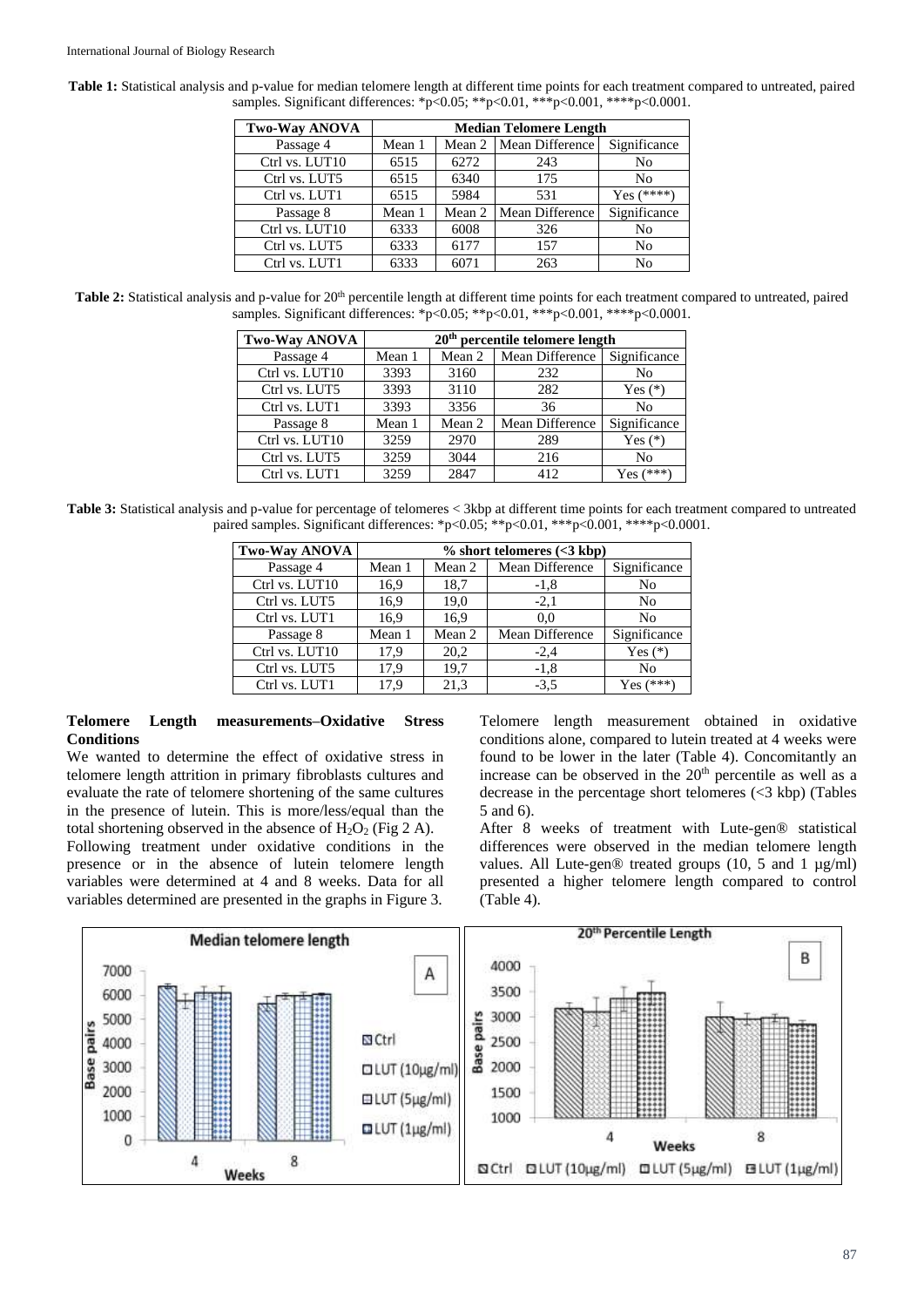

**Fig 3:** Figure shows bar graphs for all variables measured; median telomere length (A), 20<sup>th</sup> percentile length (B) and percentage of short telomeres (<3 Kbp) (C) in oxidative condition

**Table 4.** Statistical analysis and p-values for median telomere length at different time points for each treatment compared to the oxidative paired sample. Significant differences: \*p<0.05; \*\*p<0.01, \*\*\*p<0.001, \*\*\*\*p<0.0001.

| <b>Two-Way ANOVA</b>                                                              | <b>Median Telomere Length</b> |        |                 |                |
|-----------------------------------------------------------------------------------|-------------------------------|--------|-----------------|----------------|
| Passage 4                                                                         | Mean 1                        | Mean 2 | Mean Difference | Significance   |
| H <sub>2</sub> O <sub>2</sub> vs. LUT <sub>10+H<sub>2</sub>O<sub>2</sub></sub>    | 6360                          | 5758   | 602             | Yes $(****)$   |
| H <sub>2</sub> O <sub>2</sub> vs. LUT5+H <sub>2</sub> O <sub>2</sub>              | 6360                          | 6085   | 275             | N <sub>0</sub> |
| H2O2 vs. LUT1+H2O2                                                                | 6360                          | 5980   | 380             | Yes $(*)$      |
| Passage 8                                                                         | Mean 1                        | Mean 2 | Mean Difference | Significance   |
| H2O2 vs. LUT10+H2O2                                                               | 5636                          | 5972   | $-336$          | Yes $(*)$      |
| H <sub>2</sub> O <sub>2</sub> vs. LUT5+H <sub>2</sub> O <sub>2</sub>              | 5636                          | 5980   | $-344$          | Yes $(*)$      |
| H <sub>2</sub> O <sub>2</sub> vs. LUT <sub>1</sub> +H <sub>2</sub> O <sub>2</sub> | 5636                          | 6045   | $-409$          | Yes $(**)$     |

Table 5. Statistical analysis and p-values for 20<sup>th</sup> percentile length at different time points for each treatment compared to the reference paired sample. Significant differences: \*p<0.05; \*\*p<0.01, \*\*\*p<0.001, \*\*\*\*p<0.0001.

| <b>Two-Way ANOVA</b> | 20 <sup>th</sup> Percentile Telomere Length |        |                 |                |  |
|----------------------|---------------------------------------------|--------|-----------------|----------------|--|
| Passage 4            | Mean 1                                      | Mean 2 | Mean Difference | Significance   |  |
| H2O2 vs. LUT10+H2O2  | 3166                                        | 3106   | 60              | No             |  |
| H2O2 vs. LUT5+H2O2   | 3166                                        | 3359   | $-193$          | N <sub>0</sub> |  |
| H2O2 vs. LUT1+H2O2   | 3166                                        | 3371   | $-205$          | N <sub>0</sub> |  |
| Passage 8            | Mean 1                                      | Mean 2 | Mean Difference | Significance   |  |
| H2O2 vs. LUT10+H2O2  | 2998                                        | 2964   | 34              | No             |  |
| H2O2 vs. LUT5+H2O2   | 2998                                        | 2983   | 14              | No             |  |
| H2O2 vs. LUT1+H2O2   | 2998                                        | 2854   | 144             | No             |  |

**Table 6.** Statistical analysis and p-values for percentage of telomeres < 3kbp at different time points for each treatment compared to the reference paired sample. Significant differences: \*p<0.05; \*\*p<0.01, \*\*\*p<0.001, \*\*\*\*p<0.0001.

| <b>Two-Way ANOVA</b>                                                              | $%$ short telomeres (<3 kbp) |        |                 |                |
|-----------------------------------------------------------------------------------|------------------------------|--------|-----------------|----------------|
| Passage 4                                                                         | Mean 1                       | Mean 2 | Mean Difference | Significance   |
| H2O2 vs. LUT10+H2O2                                                               | 18,65                        | 19.19  | $-0,5401$       | No             |
| H <sub>2</sub> O <sub>2</sub> vs. LUT5+H <sub>2</sub> O <sub>2</sub>              | 18,65                        | 17,01  | 1,639           | N <sub>0</sub> |
| H <sub>2</sub> O <sub>2</sub> vs. LUT <sub>1</sub> +H <sub>2</sub> O <sub>2</sub> | 18,65                        | 16,77  | 1,882           | No             |
| Passage 8                                                                         | Mean 1                       | Mean 2 | Mean Difference | Significance   |
| H2O2 vs. LUT10+H2O2                                                               | 20.15                        | 20.14  | 0.00514         | No             |
| H2O2 vs. LUT5+H2O2                                                                | 20.15                        | 20,1   | 0.05202         | N <sub>0</sub> |
| H <sub>2</sub> O <sub>2</sub> vs. LUT <sub>1</sub> +H <sub>2</sub> O <sub>2</sub> | 20.15                        | 21.15  | $-1.005$        | N <sub>0</sub> |

#### **Telomere shortening rate**

Due to the fact that cell replication is one of the principal causes of telomere shortening, the telomere length measurements performed were normalized by the population doubling levels (cell replication) for each condition and time point. The telomere shortening rate was calculated using the following formula; *Median telomere* 

#### *length (initial-final) / Population Doubling.*

After 8 weeks under oxidative cell culture conditions (10  $\mu$ M-H<sub>2</sub>O<sub>2</sub>), a decrease in telomere shortening was observed (Figure 4 B). This decrease was observed in all concentrations tested and was detected as significant by the statistical analysis (Table 7).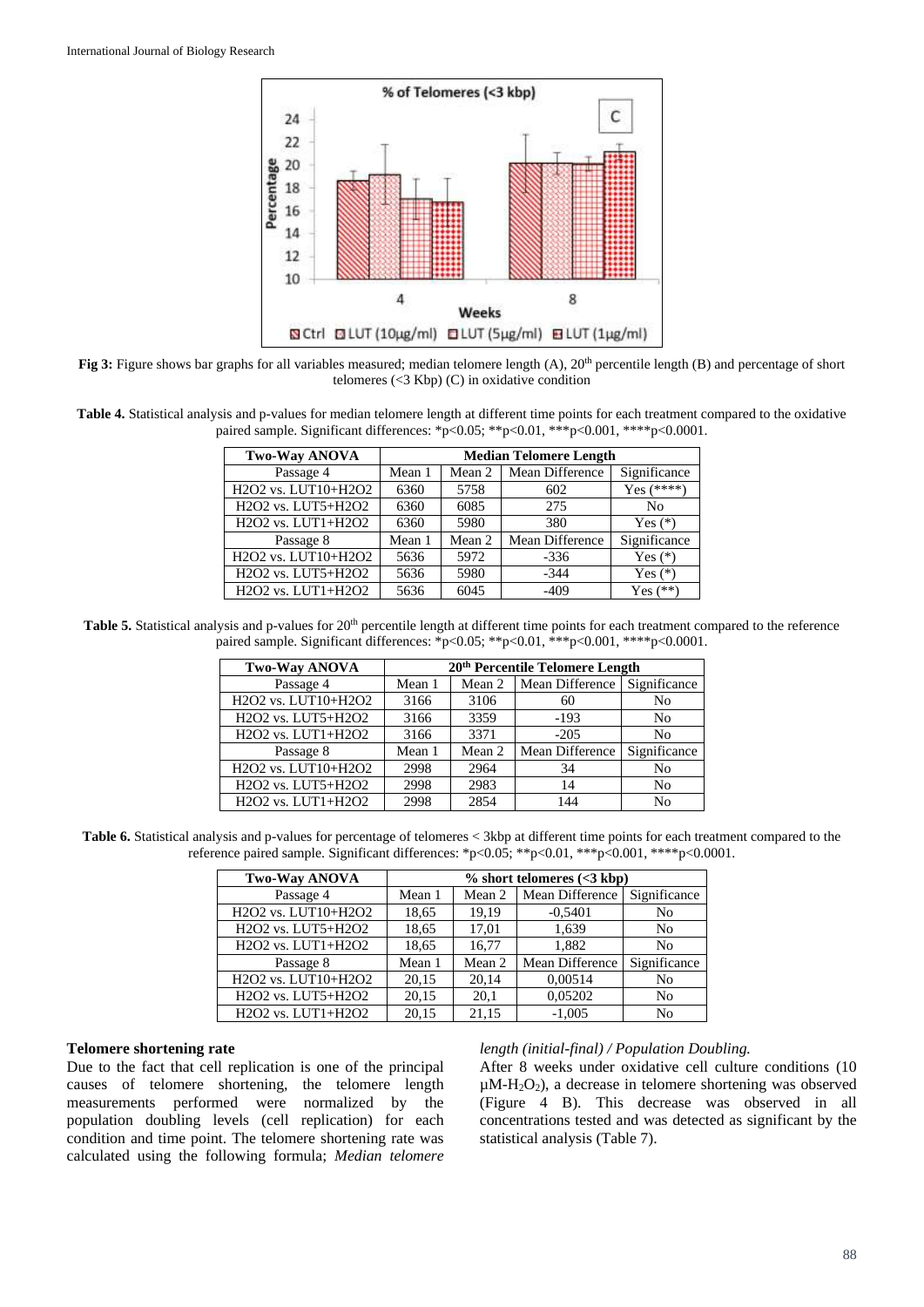

**Fig 4:** The bar chart below displays the average telomere shortening rates of the median telomere length of each condition (control and treated groups), in standard (A) and oxidative (B) condition

**Table 7.** Statistical analysis p-value for telomere shortening rate at different time points for each treatment compared to the reference paired sample. Significant differences: \*p<0.05; \*\*p<0.01, \*\*\*p<0.001, \*\*\*\*p<0.0001.

|                | Telomere shortening rate - Normal Condition |        |                              |                |  |
|----------------|---------------------------------------------|--------|------------------------------|----------------|--|
| Passage 4      | Mean 1                                      | Mean 2 | Mean Difference Significance |                |  |
| Ctrl vs. LUT10 | 61                                          | 81     | $-20$                        | No             |  |
| Ctrl vs. LUT5  | 61                                          | 80     | $-19$                        | No             |  |
| Ctrl vs. LUT1  | 61                                          | 100    | $-38$                        | $Yes (****)$   |  |
| Passage 8      | Mean 1                                      | Mean 2 | Mean Difference              | Significance   |  |
| Ctrl vs. LUT10 | 41                                          | 56     | $-1.5$                       | N <sub>0</sub> |  |
| Ctrl vs. LUT5  | 41                                          | 55     | $-14$                        | N <sub>0</sub> |  |
| Ctrl vs. LUT1  |                                             | 53     | $-12$                        | N٥             |  |

|                                                                                | Telomere shortening rate – Oxidative Condition |        |                 |                |
|--------------------------------------------------------------------------------|------------------------------------------------|--------|-----------------|----------------|
| Passage 4                                                                      | Mean 1                                         | Mean 2 | Mean Difference | Significance   |
| H2O2 vs. LUT10+H2O2                                                            | 93                                             | 118    | $-25$           | Yes $(*)$      |
| H <sub>2</sub> O <sub>2</sub> vs. LUT5+H <sub>2</sub> O <sub>2</sub>           | 93                                             | 93     |                 | N <sub>0</sub> |
| H2O2 vs. LUT1+H2O2                                                             | 93                                             | 109    | $-1.5$          | N <sub>0</sub> |
| Passage 8                                                                      | Mean 1                                         | Mean 2 | Mean Difference | Significance   |
| H <sub>2</sub> O <sub>2</sub> vs. LUT <sub>10+H<sub>2</sub>O<sub>2</sub></sub> | 91                                             | 66     | 25              | Yes $(*)$      |
| H <sub>2</sub> O <sub>2</sub> vs. LUT5+H <sub>2</sub> O <sub>2</sub>           | 91                                             | 59     | 32              | $Yes (***)$    |
| H2O2 vs. LUT1+H2O2                                                             | 91                                             | 63     | 28              | $Yes (*)$      |

#### **Discussion & Conclusion**

This study aimed to investigate the effect of lutein in telomere length during cell culture of primary cells using two general classifications: with and without the pro-oxidant hydrogen peroxide  $(H_2O_2)$ . Different concentrations of Lutein were included along with positive  $(H_2O_2)$  and negative (no treatment) controls.

The findings of the study reveal that oxidative stress decreased proliferation capacity and increased telomere shortening rate in cultures of human primary fibroblast. For all treated groups in standard conditions a significant increase in telomere shortening rate was observed after LUT1 treatment. For all treated groups in oxidative culture conditions the observations were that a significant difference in the telomere shortening rate was identified between LUT10+ $H_2O_2$ , LUT5+ $H_2O_2$  and LUT1+ $H_2O_2$ compared to control  $(H_2O_2)$  after 8 passages.

Numerous studies have shown that oxidative stress is associated with accelerated telomere shortening and dysfunction  $[16, 17]$ . Due to the antioxidant properties of Lutegen both normal and oxidative stress conditions were included in the study design in order to investigate if the compound exerts a stronger telomere protective effect under oxidative stress conditions.

According to the data from the study Lutein has a

significant protective effect on telomere length erosion in vitro under oxidative stress conditions in 8 weeks.

The evaluation of changes in telomere length including analysis of the increase of telomeres of critical short length in cell cultures serves as the demonstration of the protective effects of lutein (Lute-gen®). Measurement of the rate of shortening of telomeres along with the accurate determination of median, 20<sup>th</sup> percentile and percentage of telomeres below 3 Kpb, was gathered to examine lutein impact on telomere dynamics.

A consistent reduction on the attrition rates observed in the presence of lutein indicates that it has a significant protective effect on telomere length erosion *in vitro* under oxidative stress conditions after eight weeks in culture during which time X cell divisions took place.

Telomere erosion occurs at a slow pace and can only be accurately monitored in non-immortalized cells that do not have constitutive telomerase activity. Although primary adult cell cultures are suitable to study the effect of culture conditions and compounds in telomere attrition their maintenance over long period of time to promote cell division is also limited. The data obtained following 8 weeks in culture is probably the most representative one given that the cells had time to undergo more divisions. This is observed at all three concentrations tested with similar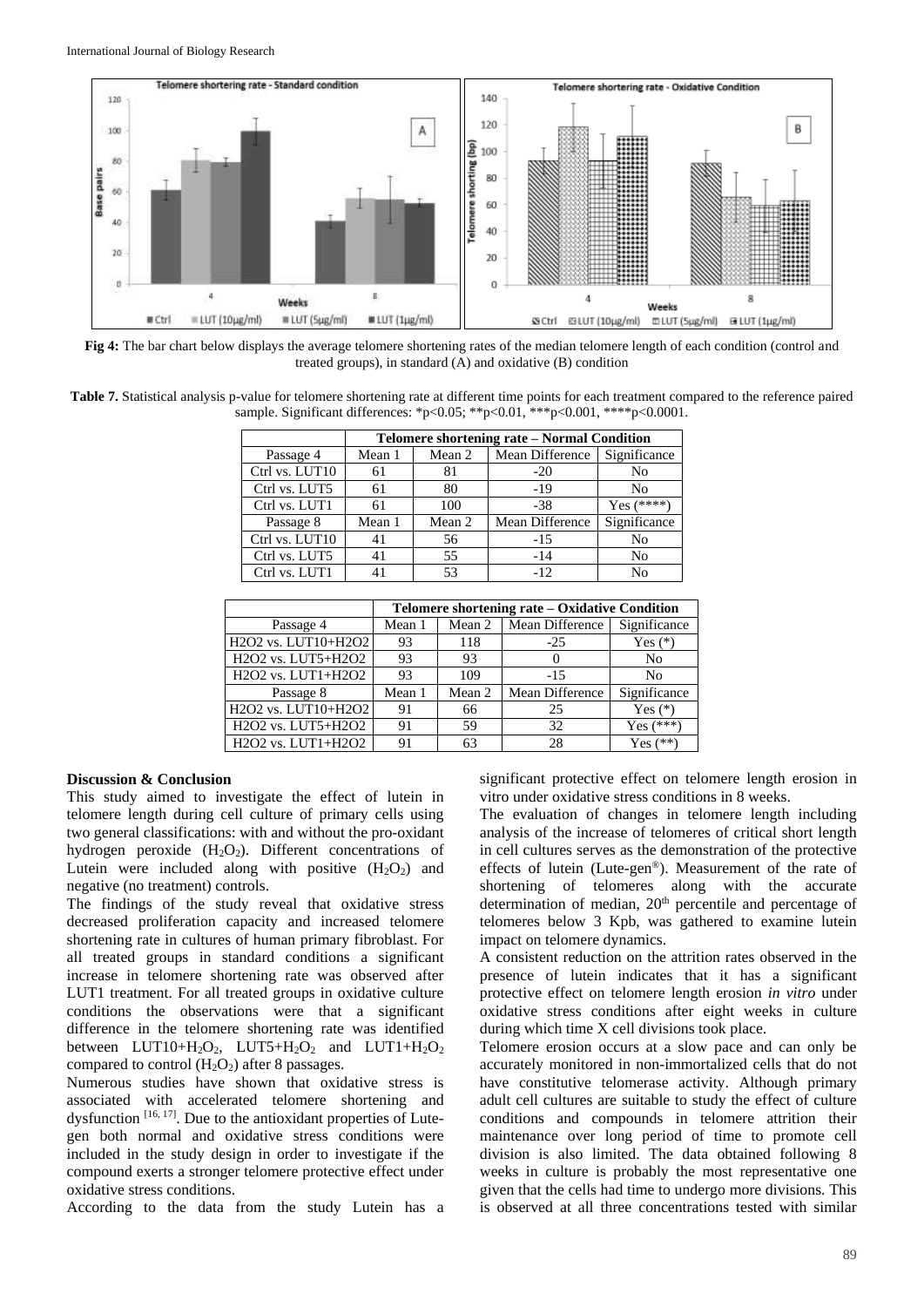protective effect for all of them in this long-term experiment indicating that at concentrations as low as 1 ug/ml lutein can slow telomere erosion in vitro.

Under normal, non-oxidative conditions the presence of lutein seems to increase telomere shortening rates after 4 weeks in culture. This effect appears marginally significant for LUT1. It is unclear the reason why the treatment with lutein under normal conditions could have accelerated telomere shortening, one possibility is the side effects of the excipients present in the treatment during the first weeks of treatments. Telomere length could be affected by a number of different factors in addition to proliferation and oxidative stress, such as activation of nucleases, increased protein instability of the sheltering-complex (telomere protector), effect on the expression (transcription / translation) of different proteins involved in the regulation of telomere length etc. that were not determined in this study.

The results of the *in vitro* study performed indicate that there appears to be evidence that the antioxidant activity of lutein is beneficial to counter act the effects of oxidative stress on telomeres in humans. The use of human cell cultures to obtain proof of concept for the effect on cell health of compounds such lutein has been demonstrated with the data presented as they support and provide evidence that lutein has a direct effect on the proliferation capacity of fibroblast cells. Further investigation of this phenomena may lead to understanding of the mechanism of action of lutein as well as generating information that may lead to in vivo, clinical studies. The use of such *in vitro* modeling is beneficial to investigators attempting to make initial determinations as to potential effects of a substance under investigation [8, 9].

The rate of shortening is indeed affected by the treatments which is something expected. In the case of lutein treated groups under oxidative stress, we obtained data showing a slowdown of the shortening rates after eight weeks indicating a direct protective effect of the compound on telomeres under these conditions. Telomere attrition during cell proliferation is mostly caused by the end replication problem. [10, 11]. The process of telomere shortening is reduced by the enzyme telomerase, whose purpose it is to add nucleotides at the end of the DNA molecule. Telomerase activity is found in some cells (e.g., germ cells and stem cells), which divide continually and must maintain telomeres above a critical length in order to perform their functions<sup>[12]</sup>.

By promoting telomerase activity, it is possible to increase telomere length and consequently extend the number of cellular divisions that can take place without incurring in detrimental chromosomal aberration or telomere fusion. While this will not make cells immortal, it may extend their lifespan. We have been able to evaluate a protective effect on telomeres by comparing cell groups undergoing similar number of divisions. This theoretically means that the lutein treatment has a protective effect on telomeres, but this statement needs to be confirmed by taking into account the division of the cells during the expansion period. In the case that Lute-gen would halt the division of the cells, the cells in the control-untreated group would expectedly undergo several more divisions in comparison to the treated groups. In that case telomere length in the treated groups would be higher not because of the compound's protective effect on telomeres, but simply because it prevented the cells from dividing sufficient times. For this reason, the data was normalized taking into account the cell divisions in each group and the telomere shortening rate was thus calculated. It is very interesting that the protective effect under oxidative stress conditions after 8 weeks of treatment, is indeed observed after the correction factor is included in analysis of the study. We can therefore conclude that *in vitro* we are observing a protective effect under oxidative stress conditions and not simply a decline in the proliferation rate [13].

However, whether the administration of lutein reduces the level of ROS in other cell types and has a positive effect on healthy aging needs to be elucidated which may be beyond the scope of this work.

#### **References**

- 1. Estrada JC, Albo C, Bengur.a A, Dopazo A, L.pez-Romero P, Carrera-Quintanar L. *et al.* Culture of human mesenchymal stem cells at low oxygen tension improves growth and genetic stability by activating glycolysis. Cell Death and Differentiation. 2012; 02(19):743-755.
- 2. Spence AP. Biology of Human Aging, 2nd ed. Prentice Hall, Upper Saddle River, NJ, 1999.
- 3. Bryan TM, Reddel RR. Telomerase, Immortality and Cancer. Today's Life Science. 1996; 8:26-28.
- 4. Hayflick L. Theories of biological aging: Programmed Aging. Experimental Gerontology. 1985; 20:145-159.
- 5. Zhu H, Guo D, Li K, Pedersen-White J, Stallmann-Jorgensen IS. Increased telomerase activity and vitamin D supplementation in overweight African Americans. Int J Obes (Lond). 2012; 36:805-9.
- 6. Canela A, Vera E, Klatt P, Blasco MA. Highthroughput telomere length quantification by FISH and its application to human population studies. Proc Natl Acad Sci USA. 2007; 104(13):5300-5.
- 7. Kimura M1, Stone RC, Hunt SC, Skurnick J, Lu X, Cao X. *et al.* Measurement of telomere length by the Southern blot analysis of terminal restriction fragment lengths. Nature Protocols. 2010; 5(9):1596-607.
- 8. Richards JB, Valdes AM, Gardner JP, Paximadas D, Kimura M. Higher serum vitamin D concentrations are associated with longer leukocyte telomere length in women. Am J Clin Nutr. 2007; 86:1420-5.
- 9. Chan R, Woo J, Suen E, Leung J, Tang N. Chinese tea consumption is associated with longer telomere length in elderly Chinese men. Br J Nutr. 2010; 103:107-13.
- 10. Wright WE, Tesmer VM, Huffman KE, Levene SD, Shay JW. Normal human chromosomes have long Grich telomeric overhangs at one end. Genes Dev. 1997; 11:2801-2809.
- 11. Wright WE, Tesmer VM, Liao ML, Shay JW. Normal human telomeres are not late replicating. Exp Cell Res. 1999; 251:492-499.
- 12. Sen A, Marsche G, Freudenberger P, Schallert M, Toeglhofer AM. Association between higher plasma lutein, zeaxanthin, and vitamin C concentrations and longer telomere length: results of the Austrian Stroke Prevention Study. J Am Geriatr Soc. 2014; 62:222-9.
- 13. Xu Q, Parks CG, DeRoo LA, Cawthon RM, Sandler DP. Multivitamin use and telomere length in women. Am J Clin Nutr. 2009; 89:1857-63.
- 14. O'Callaghan NJ, Fenech M. A quantitative PCR method for measuring absolute telomere length. Biol Proced Online. 2011; 13:3.